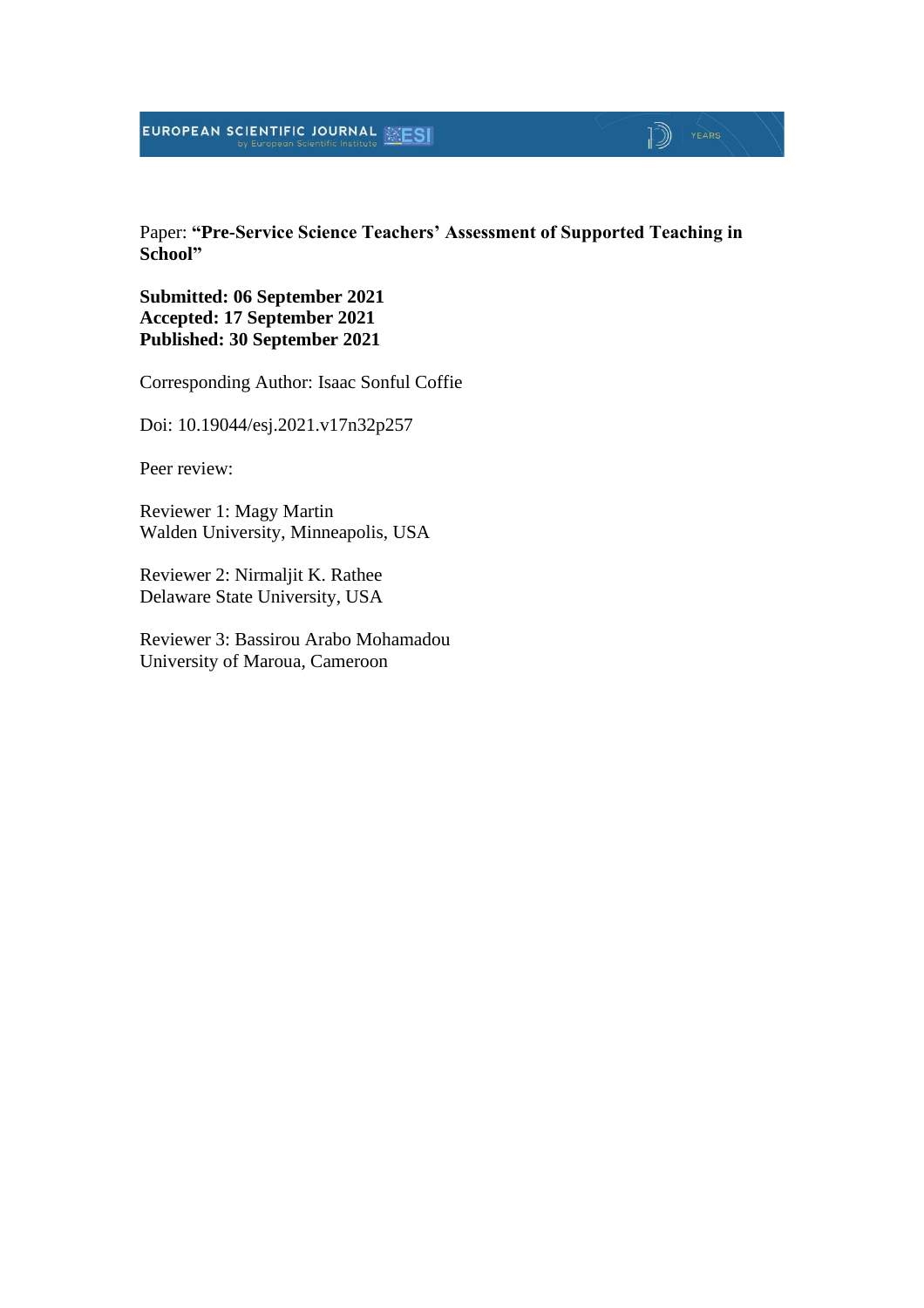# **ESJ** *Manuscript Evaluation Form 2021*

This form is designed to summarize the manuscript peer review that you have completed and to ensure that you have considered all appropriate criteria in your review. Your review should provide a clear statement, to the authors and editors, of the modifications necessary before the paper can be published or the specific reasons for rejection.

Please respond within the appointed time so that we can give the authors timely responses and feedback.

NOTE: ESJ promotes peer review procedure based on scientific validity and technical quality of the paper (not perceived the impact). You are also not required to do proofreading of the paper. It could be recommended as part of the revision.

*ESJ editorial office would like to express its special gratitude for your time and efforts. Our editorial team is a substantial reason that stands ESJ out from the crowd!*

| Date Manuscript Received: 9/7/2021                          | Date Review Report Submitted: 9/8/2021                                                                                                           |
|-------------------------------------------------------------|--------------------------------------------------------------------------------------------------------------------------------------------------|
|                                                             | Manuscript Title: LEARNING TO TEACH AND TEACHING TO LEARN:<br>PRE-SERVICE SCIENCE TEACHERS' ASSESSMENT OF SUPPORTED<br><b>TEACHING IN SCHOOL</b> |
| ESJ Manuscript Number: 62.09.2021                           |                                                                                                                                                  |
| You agree your name is revealed to the author of the paper: | N <sub>0</sub>                                                                                                                                   |

You approve, your name as a reviewer of this paper, is available in the "review history" of the paper: Yes

You approve, this review report is available in the "review history" of the paper: Yes

### **Evaluation Criteria:**

**Please give each evaluation item a numeric rating on a 5-point scale, along with a thorough explanation for each point rating.**

| <i><b>Questions</b></i>                                                                                    | <b>Rating Result</b><br>[Poor] $1-5$ [Excellent] |
|------------------------------------------------------------------------------------------------------------|--------------------------------------------------|
| 1. The title is clear and it is adequate to the content of<br>the article.                                 |                                                  |
| The title would be better as: Pre-Service Science Teachers' Assessment of<br>Supported Teaching in School. |                                                  |
| 2. The abstract clearly presents objects, methods and<br>results.                                          |                                                  |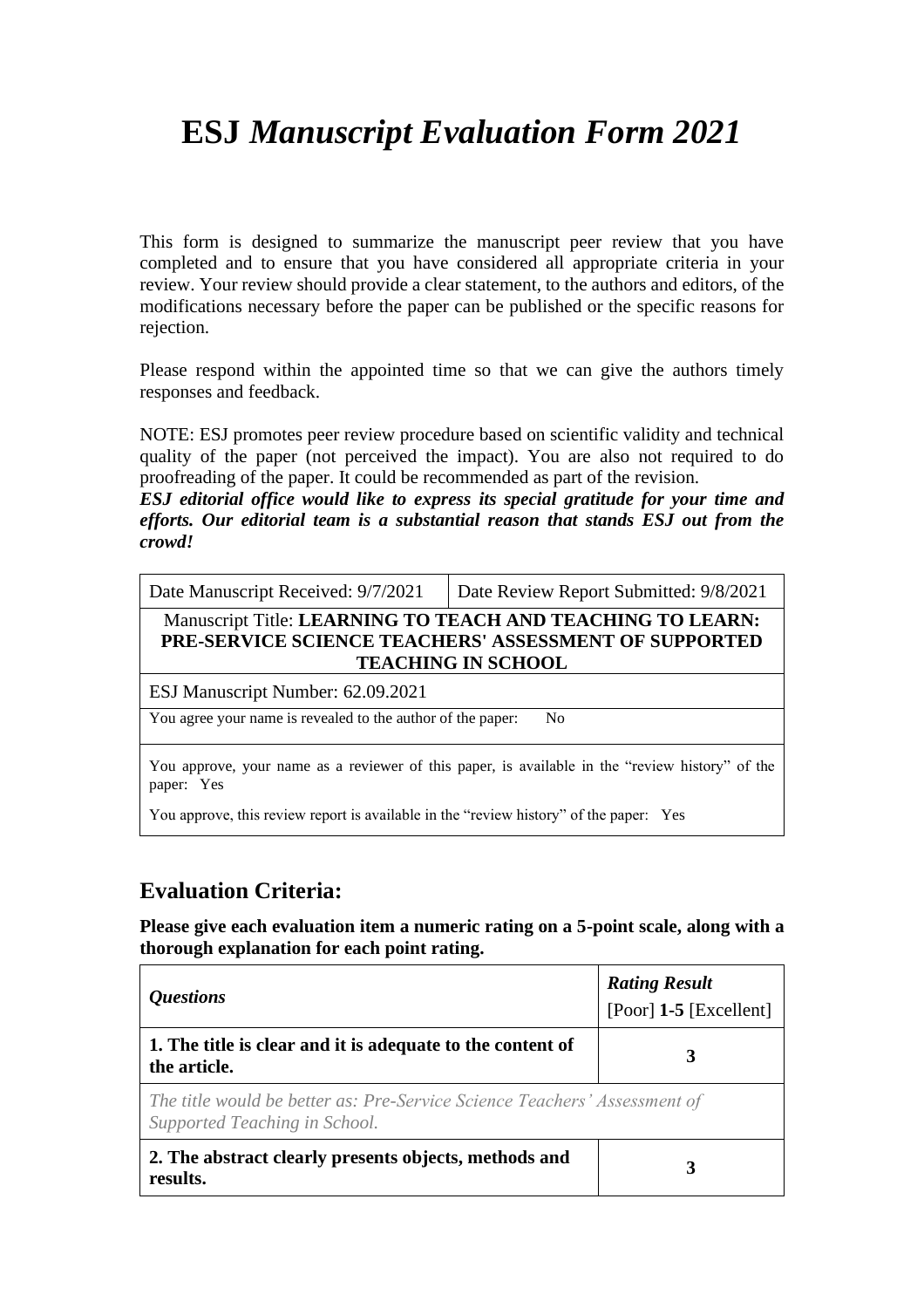| The abstract was adequate but could have used more information such as the<br>themes that were developed from the research questions. Also, the types of<br>documents were used would have been helpful. Then there coud have been more<br>detailed information about the results.                                                                                                                                                                                              |   |
|---------------------------------------------------------------------------------------------------------------------------------------------------------------------------------------------------------------------------------------------------------------------------------------------------------------------------------------------------------------------------------------------------------------------------------------------------------------------------------|---|
| 3. There are few grammatical errors and spelling<br>mistakes in this article.                                                                                                                                                                                                                                                                                                                                                                                                   | 3 |
| There are some grammatical errors, spelling and use of APA guidelines. These are<br>highlighted.                                                                                                                                                                                                                                                                                                                                                                                |   |
| 4. The study methods are explained clearly.                                                                                                                                                                                                                                                                                                                                                                                                                                     | 3 |
| There is some confusion as to the instruments used and how they were used to<br>develop the themes. Needed more detail on the results and how the themes were<br>determined.                                                                                                                                                                                                                                                                                                    |   |
| 5. The results are clear and do not contain errors.                                                                                                                                                                                                                                                                                                                                                                                                                             | 3 |
| Based on a qualitative study, it would have been helpful to have organized the<br>results by the themes and then show the comments listed that supported these<br>themes. I believe there may have been more information then was stated. Also,<br>were the demographics looked at and would this have impacted the results?                                                                                                                                                    |   |
| 6. The conclusions or summary are accurate and<br>supported by the content.                                                                                                                                                                                                                                                                                                                                                                                                     | 3 |
| There needs to be more conclusions based on the themes and the results of the<br>themes. For example, it would have been helpful to note how the results related to<br>the current literature and was something found that was a gap in the research. It<br>would have been helpful to discuss how the results may have been different for the<br>individual interview, focus group and the documentary anaysis. I would also put a<br>separate section for the recommedations. |   |
| 7. The references are comprehensive and appropriate.                                                                                                                                                                                                                                                                                                                                                                                                                            | 3 |
| There seem to be some references that are only on the reference list and not in the<br>document.                                                                                                                                                                                                                                                                                                                                                                                |   |

#### **Comments and Suggestions to the Author(s):**

This was a good study, but needed to focus more on the results and how they would impact the program. The population was small and the data came from different sources. That was confusing. See my comments and suggetions in the document.

#### **Comments and Suggestions to the Editors Only:**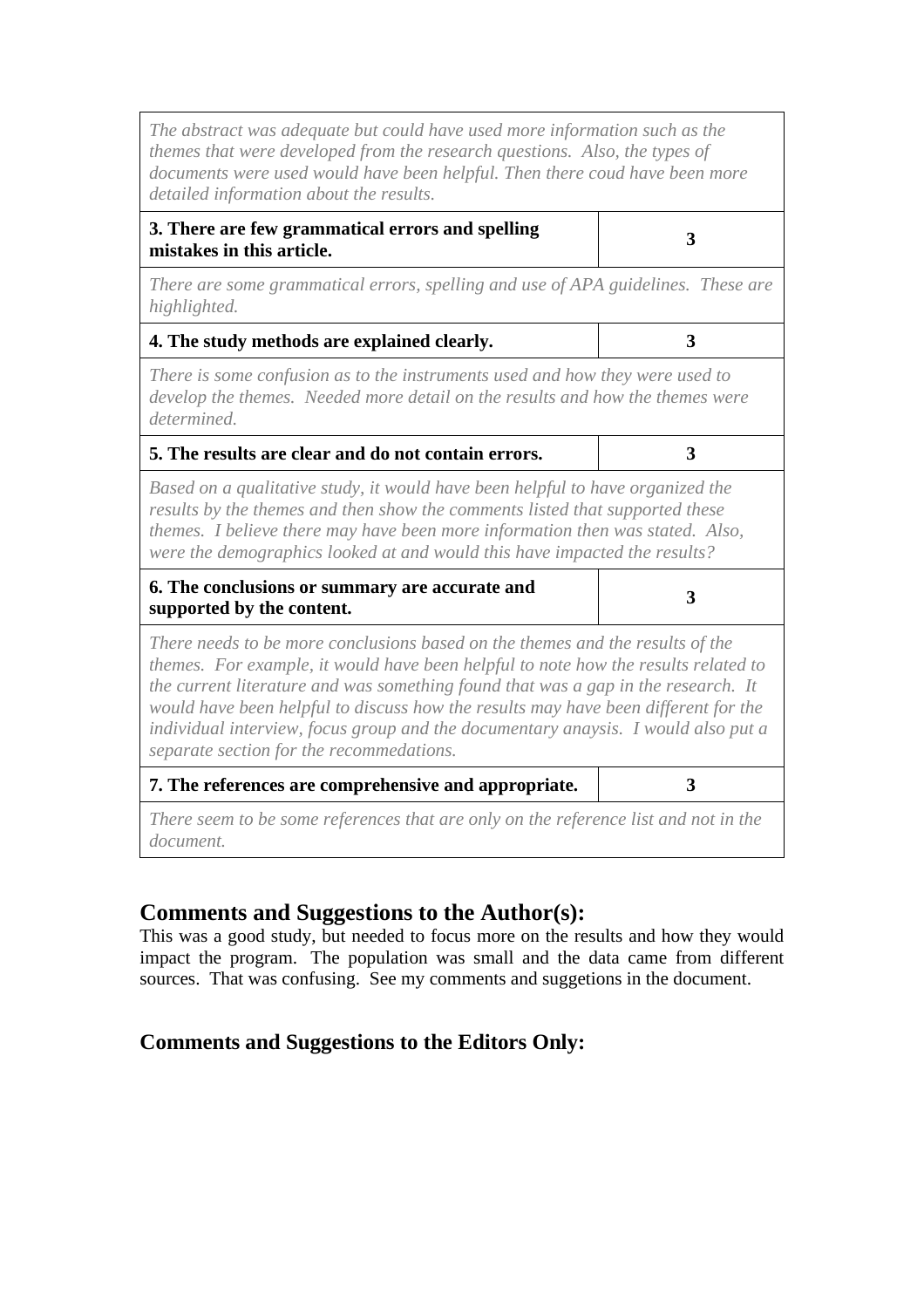# **ESJ** *Manuscript Evaluation Form 2021*

This form is designed to summarize the manuscript peer review that you have completed and to ensure that you have considered all appropriate criteria in your review. Your review should provide a clear statement, to the authors and editors, of the modifications necessary before the paper can be published or the specific reasons for rejection.

Please respond within the appointed time so that we can give the authors timely responses and feedback.

NOTE: ESJ promotes peer review procedure based on scientific validity and technical quality of the paper (not perceived the impact). You are also not required to do proofreading of the paper. It could be recommended as part of the revision.

*ESJ editorial office would like to express its special gratitude for your time and efforts. Our editorial team is a substantial reason that stands ESJ out from the crowd!*

| Reviewer Name: Dr. N. K. Rathee                                                                                                             |                                                                                                 |  |
|---------------------------------------------------------------------------------------------------------------------------------------------|-------------------------------------------------------------------------------------------------|--|
| University/Country: Delaware State University, USA                                                                                          |                                                                                                 |  |
| 2021                                                                                                                                        | Date Manuscript Received: Sept 7,   Date Review Report Submitted: Sept. 11,<br>2021             |  |
| Manuscript Title: Learning to teach and teaching to learn: pre-service science<br>teachers' assessment of supported teaching in school      |                                                                                                 |  |
| ESJ Manuscript Number: 0962/21                                                                                                              |                                                                                                 |  |
| You agree your name is revealed to the author of the paper:                                                                                 | Yes                                                                                             |  |
| paper: Yes                                                                                                                                  | You approve, your name as a reviewer of this paper, is available in the "review history" of the |  |
| $\mathbf{V}$ and $\mathbf{A}$ is the set of $\mathbf{A}$ is the set of $\mathbf{A}$ is the set of $\mathbf{A}$ is the set of $\mathbf{V}$ . |                                                                                                 |  |

You approve, this review report is available in the "review history" of the paper: Yes

### **Evaluation Criteria:**

**Please give each evaluation item a numeric rating on a 5-point scale, along with a thorough explanation for each point rating.**

| <i><b>Questions</b></i>                                                    | <b>Rating Result</b><br>[Poor] $1-5$<br>[Excellent] |
|----------------------------------------------------------------------------|-----------------------------------------------------|
| 1. The title is clear and it is adequate to the content of the<br>article. |                                                     |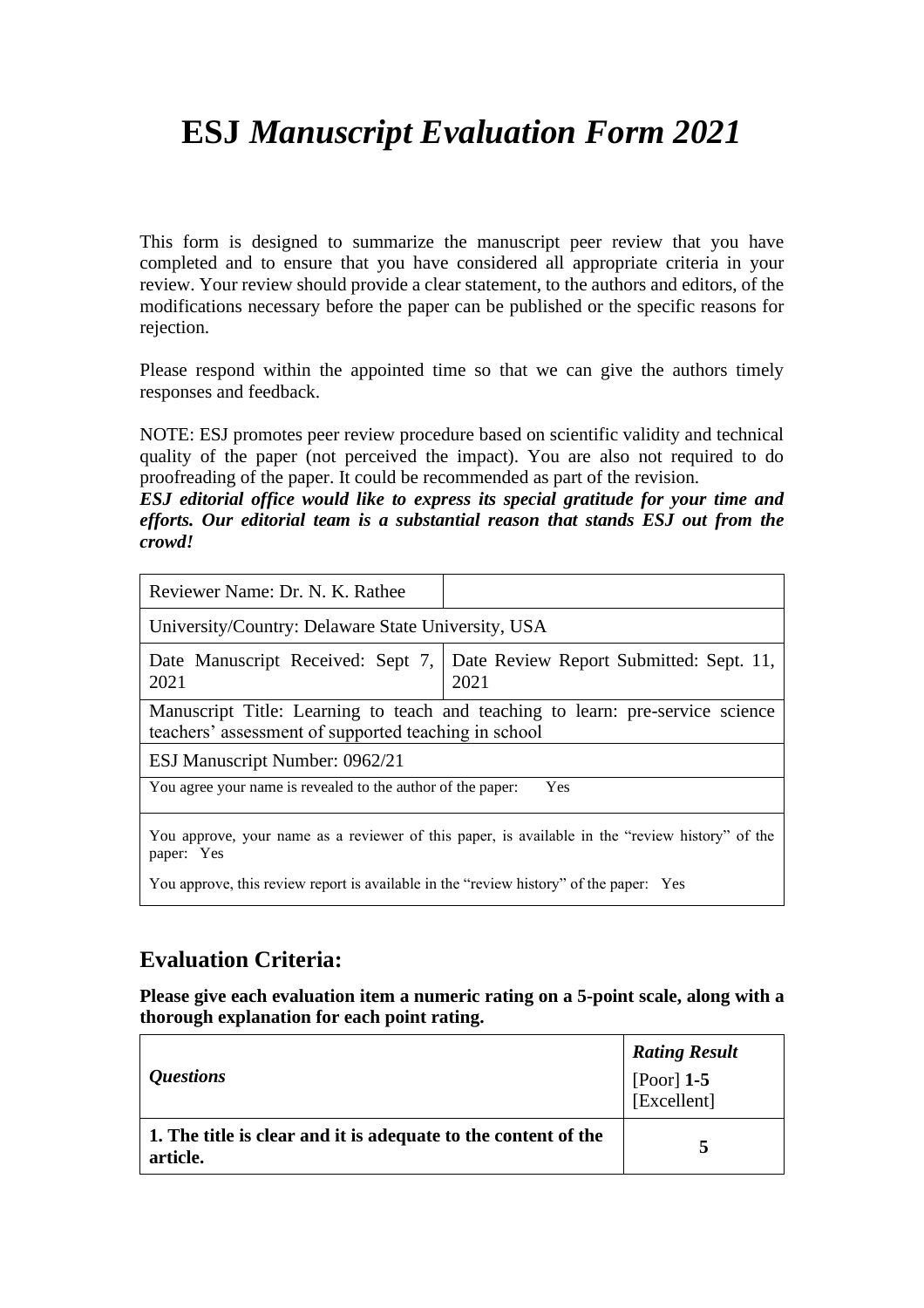| Very appropriate title.                                                       |   |
|-------------------------------------------------------------------------------|---|
| 2. The abstract clearly presents objects, methods and<br>results.             | 5 |
| Abstract meets the required standards.                                        |   |
| 3. There are few grammatical errors and spelling mistakes<br>in this article. | 5 |
| Error free manuscript.                                                        |   |
| 4. The study methods are explained clearly.                                   | 5 |
| Methods have been explained very well.                                        |   |
| 5. The results are clear and do not contain errors.                           | 5 |
| Results are very clear.                                                       |   |
| 6. The conclusions or summary are accurate and<br>supported by the content.   | 5 |
| Conclusion supports the paper.                                                |   |
| 7. The references are comprehensive and appropriate.                          | 5 |
| All required references have been provided.                                   |   |

## **Overall Recommendation** (mark an X with your recommendation):

| Accepted, no revision needed               | Y es |
|--------------------------------------------|------|
| Accepted, minor revision needed            |      |
| Return for major revision and resubmission |      |
| Reject                                     |      |

## **Comments and Suggestions to the Author(s):**

**Comments and Suggestions to the Editors Only:**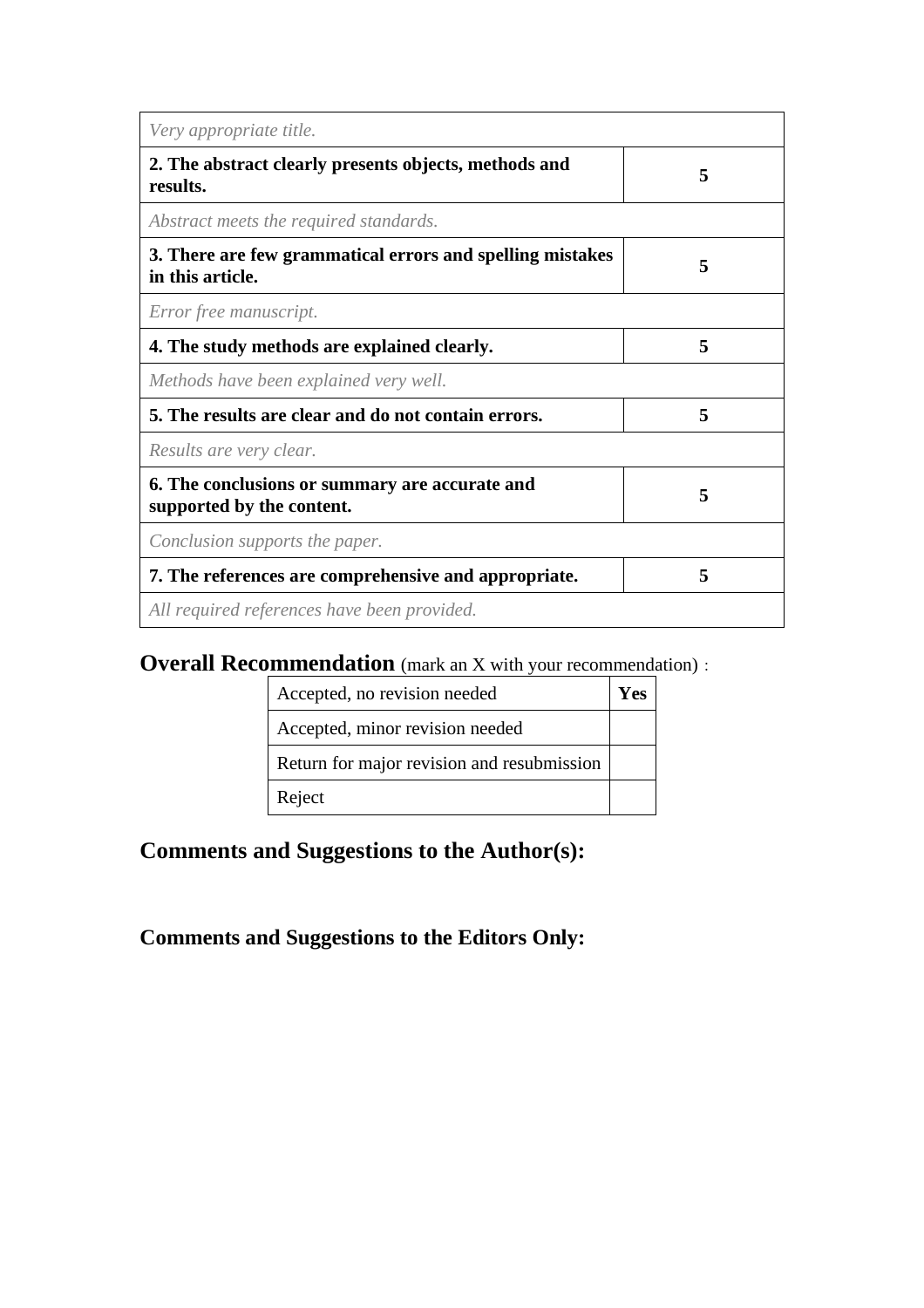# **ESJ** *Manuscript Evaluation Form 2021*

This form is designed to summarize the manuscript peer review that you have completed and to ensure that you have considered all appropriate criteria in your review. Your review should provide a clear statement, to the authors and editors, of the modifications necessary before the paper can be published or the specific reasons for rejection.

Please respond within the appointed time so that we can give the authors timely responses and feedback.

NOTE: ESJ promotes peer review procedure based on scientific validity and technical quality of the paper (not perceived the impact). You are also not required to do proofreading of the paper. It could be recommended as part of the revision.

*ESJ editorial office would like to express its special gratitude for your time and efforts. Our editorial team is a substantial reason that stands ESJ out from the crowd!*

| Reviewer Name: Mohamadou Bassirou<br>Arabo                                                                                                        |                                             |
|---------------------------------------------------------------------------------------------------------------------------------------------------|---------------------------------------------|
| University/Country:CAMEROON                                                                                                                       |                                             |
| Date Manuscript Received:07.09.2021                                                                                                               | Date Review Report Submitted:<br>12.09.2021 |
| Manuscript Title: LEARNING TO TEACH AND TEACHING TO LEARN: PRE-<br>SERVICE SCIENCE TEACHERS' ASSESSMENT OF SUPPORTED TEACHING IN<br><b>SCHOOL</b> |                                             |
| ESJ Manuscript Number: 0962/21                                                                                                                    |                                             |
| You agree your name is revealed to the author of the paper:                                                                                       | Yes/No<br>yes                               |
| You approve, your name as a reviewer of this paper, is available in the "review history" of the<br>paper: Yes/No<br>Yes                           |                                             |
| You approve, this review report is available in the "review history" of the paper: Yes/No                                                         | Yes                                         |

### **Evaluation Criteria:**

**Please give each evaluation item a numeric rating on a 5-point scale, along with a thorough explanation for each point rating.**

|                  | <b>Rating Result</b>        |
|------------------|-----------------------------|
| <i>Questions</i> | [Poor] $1-5$<br>[Excellent] |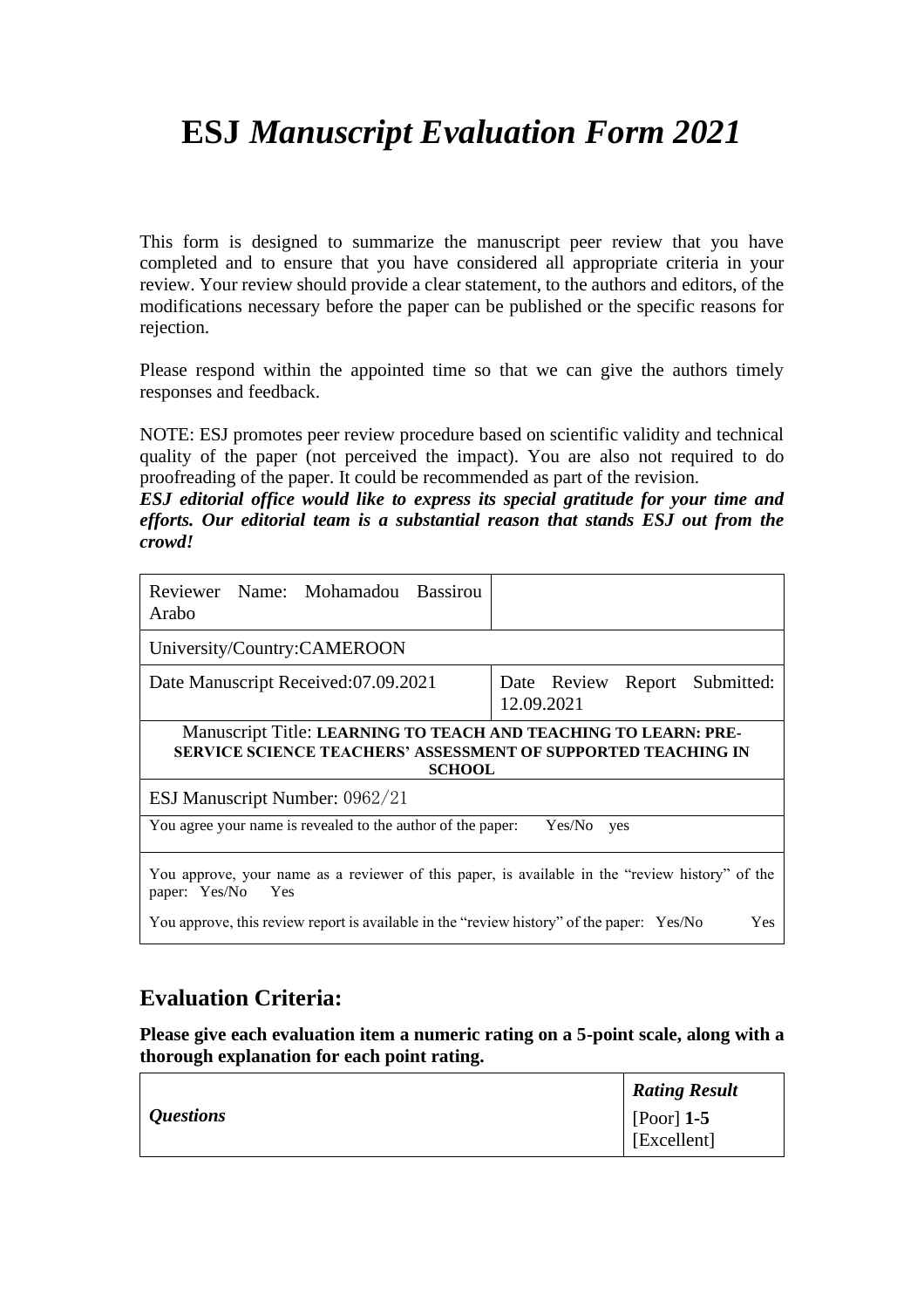| 1. The title is clear and it is adequate to the content of the<br>article.               | 4 |
|------------------------------------------------------------------------------------------|---|
| (Please insert your comments)                                                            |   |
| There is a link between the title and the content                                        |   |
| 2. The abstract clearly presents objects, methods and<br>results.                        | 4 |
| (Please insert your comments)                                                            |   |
| <b>Essential elements appear in abstract</b>                                             |   |
| 3. There are few grammatical errors and spelling mistakes<br>in this article.            | 3 |
| (Please insert your comments)                                                            |   |
| Some errors need correction and the author should read again his paper for<br>correction |   |
| 4. The study methods are explained clearly.                                              | 4 |
| (Please insert your comments)                                                            |   |
| <b>Methods are clearly explained</b>                                                     |   |
| 5. The results are clear and do not contain errors.                                      | 4 |
| (Please insert your comments)                                                            |   |
| Results are clear but some corrections needed                                            |   |
| 6. The conclusions or summary are accurate and<br>supported by the content.              | 4 |
| (Please insert your comments)                                                            |   |
| But conclusion is mixed with recommandations                                             |   |
| 7. The references are comprehensive and appropriate.                                     | 4 |
| (Please insert your comments)                                                            |   |
| References need rearangement                                                             |   |

## **Overall Recommendation** (mark an X with your recommendation):

| Accepted, no revision needed               |  |
|--------------------------------------------|--|
| Accepted, minor revision needed            |  |
| Return for major revision and resubmission |  |
| Reject                                     |  |

**Comments and Suggestions to the Author(s):**